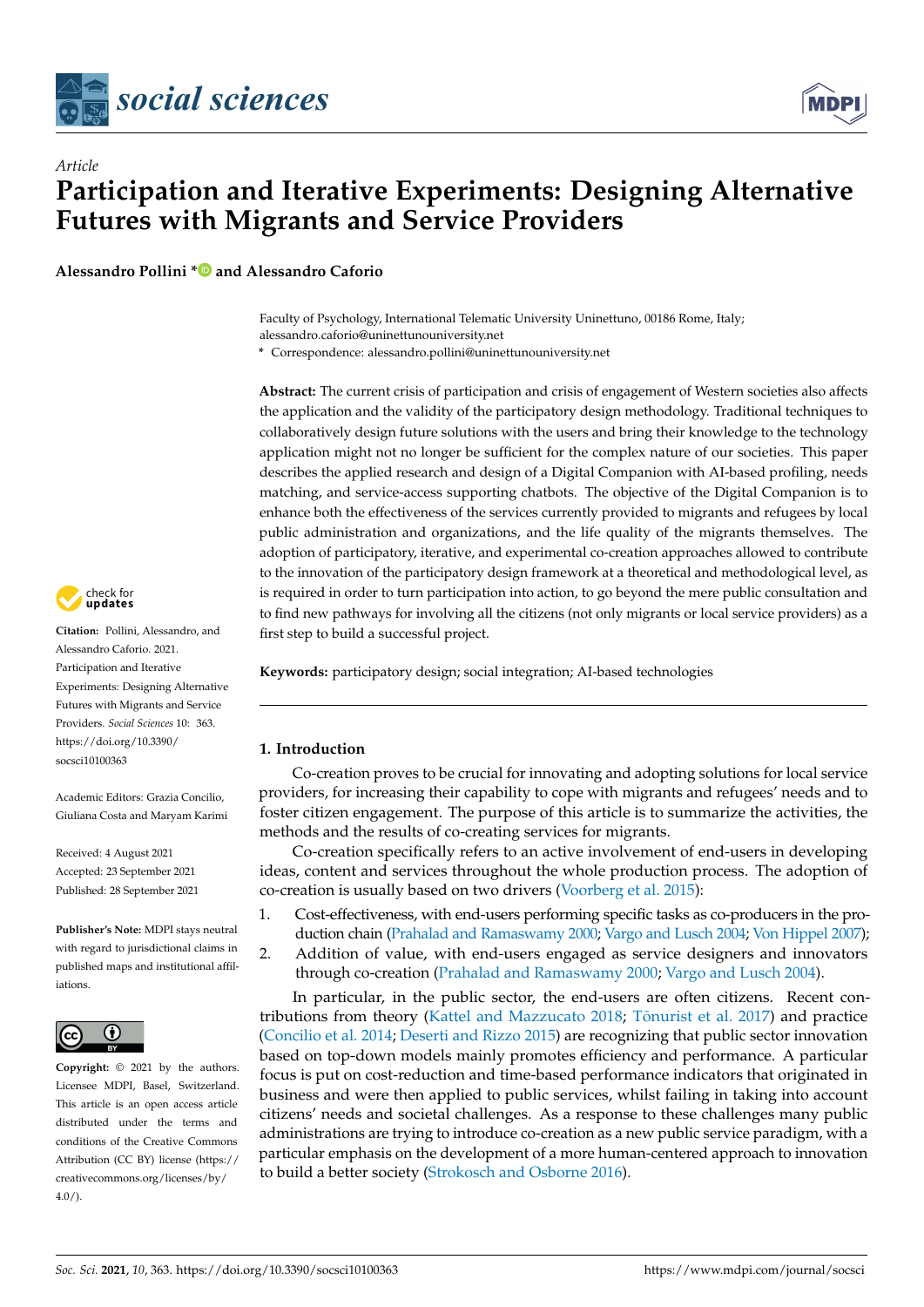According to the [European Commission](#page-11-3) [\(2011,](#page-11-3) p. 30) "social innovation mobilizes each citizen to become an active part of the innovation process". The annex "User-centricity principles for design and delivery of digital public services" of the Tallinn Declaration on eGovernment [\(EU/EFTA eGovernment Declaration](#page-11-4) [2017\)](#page-11-4) highlights how digital means should be used to involve citizens as well as policy makers in the creation of public services in providing better digital public services. The active involvement of citizens in policy definition has been originally seen as a reaction to the distrust toward politics and representative democracy in the 1990s [\(Moss and Coleman](#page-11-5) [2014;](#page-11-5) [Bartoletti and Faccioli](#page-11-6) [2016\)](#page-11-6). Active participation is instead perceived currently as a tool for improving the effectiveness, the quality and the adoption of policies and decisions addressing relevant and complex challenges on both a global and local scale, ranging from education to sustainability to the redesign of public services delivery.

Citizens are perceived as important partners in developing and redesigning public services [\(Voorberg et al.](#page-12-0) [2015\)](#page-12-0). The public sector is currently being transformed from a legal authority and a service provider to an arena of co-creation [\(Torfing et al.](#page-12-6) [2016\)](#page-12-6), implying the definition of novel practices for public service delivery [\(European Commission](#page-11-3) [2011\)](#page-11-3).

In this paper, we describe migrants' social integration research, design and experimentation activities carried out in the European research and development project REBUILD. Funded by the EC Horizon 2020 program, REBUILD aims to design and deliver a series of Information and Communication Technologies (ICT)-based solutions. REBUILD integrates a user-centered, iterative and participatory design approach for adequately responding to new citizens' needs, ethical and intercultural dimensions, and to monitor and validate the socio-economic impact of the Artificial Intelligence (AI)-based Digital Companion. The aim of the project is to improve intelligent matching with available services, the smart support for services access provided to migrants and refugees, and the quality of the life of migrants themselves.

In the first year of the project we defined, through co-design activities and co-creation practices involving both user targets (migrants, refugees) and local service providers, the user requirements, the design guidelines and the information flows of the Digital Companion through artificial intelligence models. The main objective is to facilitate access to information for migrants and refugees about all the services offered to them by the host countries, and therefore to facilitate their integration process in the host countries. RE-BUILD also developed an LSP Dashboard allowing service providers to better understand migrants and refugees to whom their services are addressed in a more widespread and analytical way, by tracking and integrating service and user interaction data.

The REBUILD digital companion offers smart support for migrants by enabling personalized two-way communication using the intelligent chatbot to provide them information about available public services. The REBUILD smart support is designed to effectively access and interact with those services and with the local context of service providers along three different perspectives:

- 1. Informative support, by providing contextualized and rich information to the endusers;
- 2. Functional support, by accompanying the end-users in accomplishing their operational tasks;
- 3. Intelligent support, by enacting empowering strategies in order to let the end-users gain autonomy, self-efficacy and trust.

This paper focuses in particular on analyzing and presenting the theoretical approaches, methodologies, techniques and results developed and implemented in the project. We firstly introduce participation and co-creation for social integration, describing the conceptual framework adopted to implement the co-creation practices of workshops and participatory design involving migrants and service providers.

Then, we present the design experiments and the iterative co-creation practices in the REBUILD project and describe how the methodology has been applied in the three pilot countries.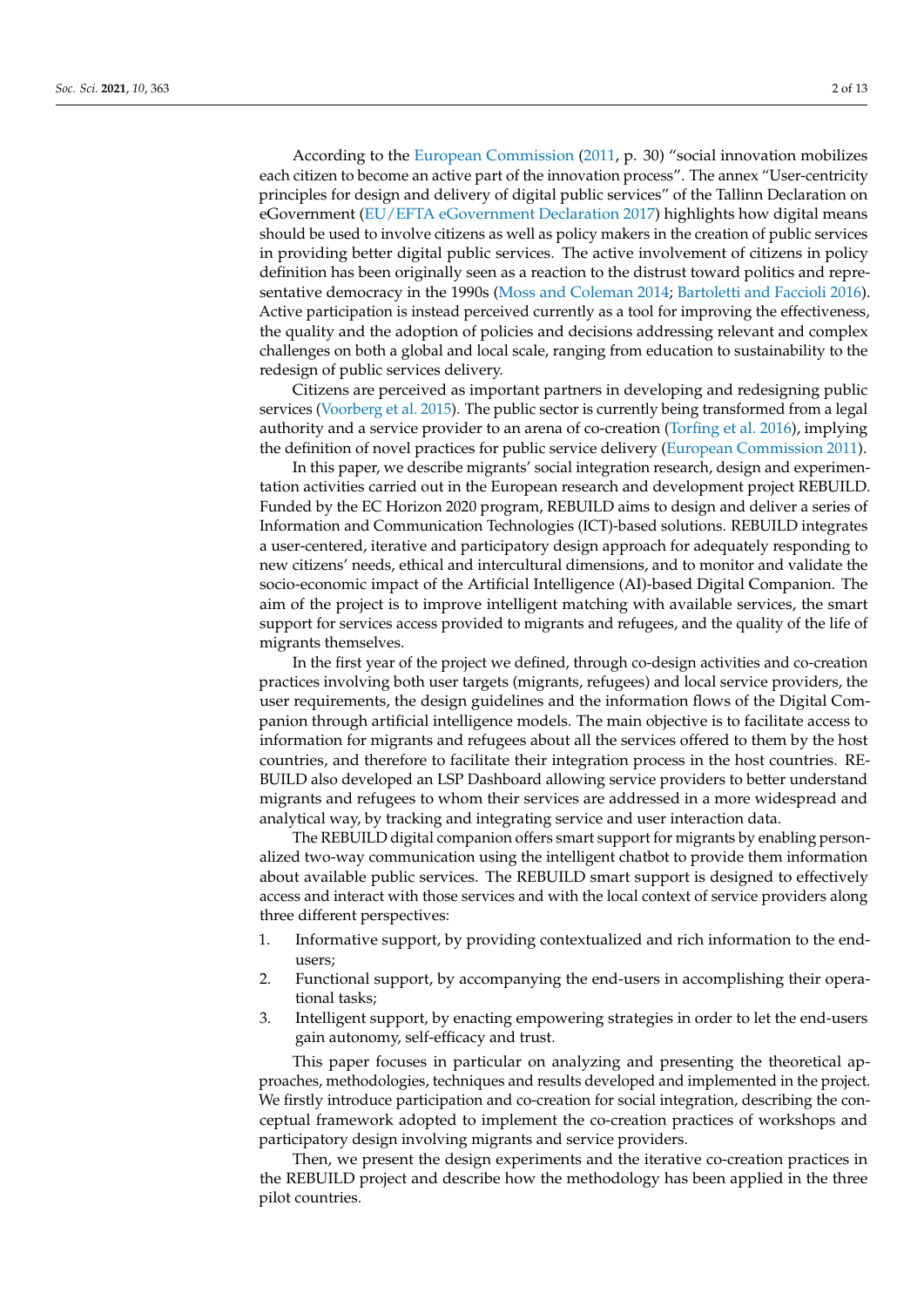Finally, we present the results of the co-creation activities and discuss the main findings from a design perspective.

This research was funded by European Union's Horizon 2020 research and innovation, DT-MIGRATION-06-2018 call, Contract number: 822215. This article is developed in the context of the activities of REBUILD—ICT-enabled integration facilitator and life rebuilding guidance project. The content of this article reflects only the authors' view, and the Agency is not responsible for any use that may be made of the information it contains.

#### **2. Participatory Design with Vulnerable People**

The practice of collective creativity in design has been around for nearly 40 years, going under the name of participatory design [\(Stembert](#page-12-7) [2017;](#page-12-7) [Halskov and Brodersen](#page-11-7) [2015\)](#page-11-7). In the 1970s, the Collective Resource Approach, a Scandinavian approach to the design, was established to increase the value of workers' engagement in the development of new systems for the workplace. This approach brought the designers/researchers (experts of the systems) and the end-users to work together, to build on their own experiences and provide them with relevant and useful resources [\(Bødker](#page-11-8) [1996;](#page-11-8) [Binder et al.](#page-11-9) [2011\)](#page-11-9) through four key elements: cooperation, experimentation, contextualization, and iteration.

The participatory design (PD) approach has already been used in different scenarios involving vulnerable people, ranging from elderly people involved in healthcare projects to marginalized young adults involved in education and citizen engagement projects. REBUILD considered PD in this context due to its high potential for enabling users to be active contributors during the development of computer-related products and activities [\(Greenbaum](#page-11-10) [1991;](#page-11-10) [Muller and Druin](#page-11-11) [2012\)](#page-11-11). PD promotes the empowerment of users [\(Hussain](#page-11-12) [2010\)](#page-11-12) and their role as design partners for designing systems while building a connection and promoting active work among its targeted population group and its developers [\(Duarte et al.](#page-11-13) [2018\)](#page-11-13). Iterative actions in PD are required to achieve a final design of an artefact that addresses participants' requirements and ideas. An in-depth understanding of end-user experience can only be obtained in the continuity of the events, which build upon each other, and despite occasional deviations, the whole process results in a commonly designed artefact [\(Joshi and Bratteteig](#page-11-14) [2016;](#page-11-14) [Duarte et al.](#page-11-13) [2018;](#page-11-13) [Sanders](#page-12-8) [1992;](#page-12-8) [Binder et al.](#page-11-15) [2009\)](#page-11-15).

Participatory processes connect spaces of transition where interpretation, planning, and decision-making happen [\(Halskov and Brodersen](#page-11-7) [2015\)](#page-11-7). Moreover, we assume, together with other authors [\(Joshi and Bratteteig](#page-11-14) [2016\)](#page-11-14), that PD is an iterative yet incremental process that has different stages: the determination of the use context, the recognition of users' needs and requirements, the establishment of design suggestions, and the experiment with, and the evaluation of, the artefact.

Each of these steps and the related iteration cycles are essential for all the stakeholders to understand the design process and see its evolution. When the participants in the design project have different backgrounds and come from different professional contexts, a problem of communication among different stakeholders may arise. More recently Maarten Pieters and Stefanie Jansen pointed out the value of co-creation as a "transparent process of value creation in ongoing, productive collaboration with, and supported by all relevant parties, with end-users playing a central role" [\(Pieters and Jansen](#page-11-16) [2017,](#page-11-16) p. 15).

Participatory design has been instrumental with vulnerable people in also uncovering hidden assumptions and misconceptions about use and users, in particular for those people with a difficulty in making them explicit. Even formal approaches in design, such as the Design Methods movement, became essential to introduce new kinds of representations in order to open up the design process for collaboration and external participation (e.g., [Alexander](#page-11-17) [1984;](#page-11-17) [Jones](#page-11-18) [1992\)](#page-11-18).

It must be noted that, especially in the *Third Wave* of HCI projects [\(Bodker](#page-11-19) [2006\)](#page-11-19), non-worker people, such as young and elderly users, as well as migrants, are fascinated by seeing the participatory design activities as a technology-development process that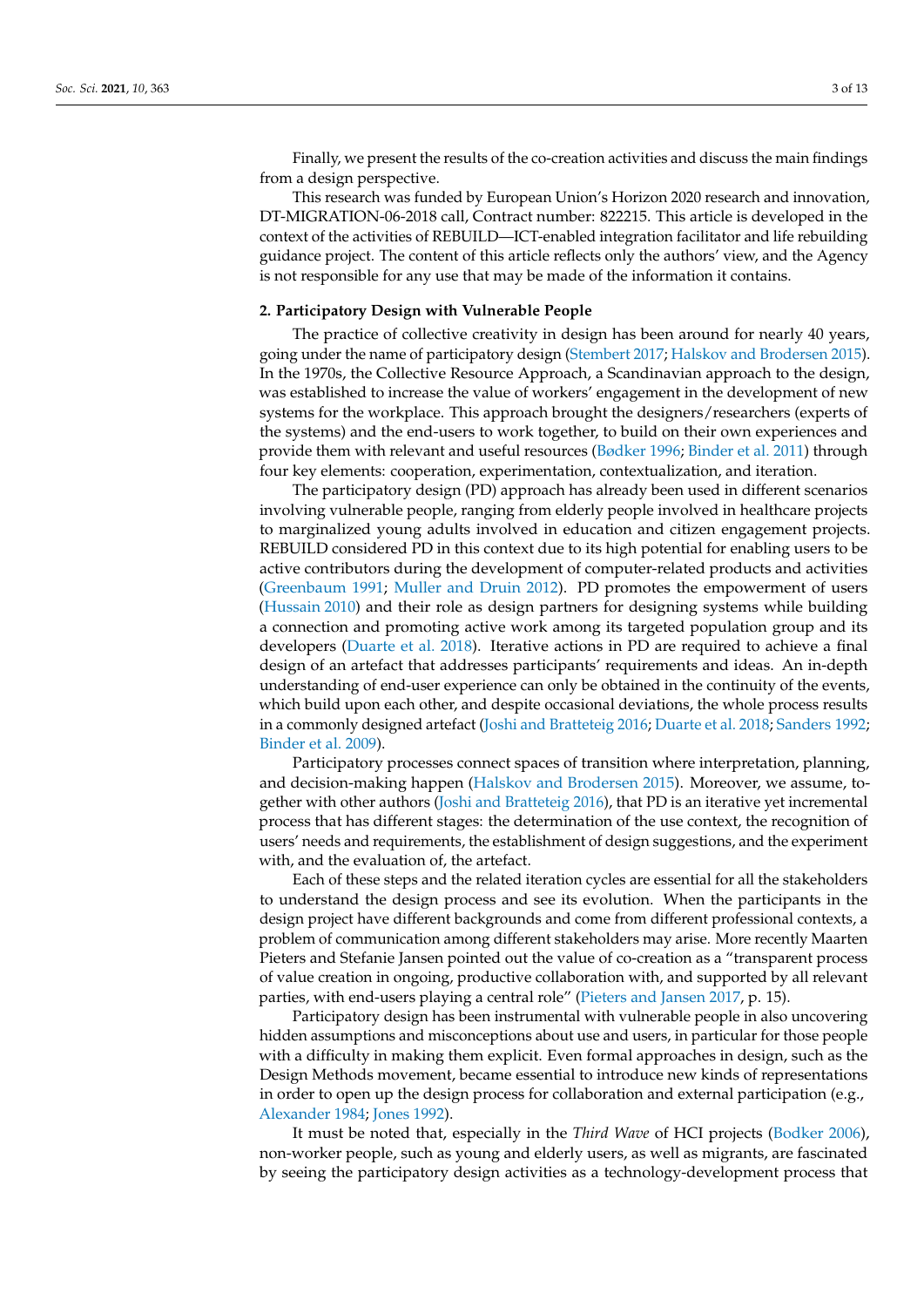can result in a personal empowerment: acquiring skills related to software development [\(Duarte et al.](#page-11-13) [2018\)](#page-11-13).

# 3. Iterative Experimentation Process and Methodology

This section highlights the two main phases of the participatory and co-creation methodology described above, where iterative activities have been carried out aiming at accomplishing the four main stages of PD: the determination of the use context, the recognition of users' needs and requirements, the establishment of design suggestions, the experiment with and the evaluation of the artefact. Figure [1](#page-3-0) shows the process.

<span id="page-3-0"></span>

**Figure 1. Figure 1. Figure 1. Figure 1. Figure 2. Figure 2. Figure 2. Figure 2. Figure 2. Figure 2. Figure 2. Figure 2. Figure 2. Figure 2. Figure 2. Figure 2. Figure 2. Figure 2. Figur Figure 1.** The cooperative, experimental, contextualized and iterative design process highlighting on PD stages and the

## *3.1. First Phase: Co-Creation Workshops*

3.1. *First Phase: Co-Creation Workshops*  The REBUILD project, implemented in three country clusters (Italy, Spain and Greece) has the ambition of properly addressing real target users' needs, ethical and cross-cultural dimensions, and of monitoring and validating the socio-economic impacts of the proposed solution. Both target groups (immigrants/refugees and local public service providers) are part of a continuous design process which includes the gathering of their feedback and suggestions to inform the development process, with the aim of creating and maintaining their engagement throughout and after the project timeline.

The capacity to engage relevant stakeholders external to the project is a key factor in the three main piloting countries: Italy, Spain and Greece, chosen due to their geographic situation, i.e., crucial points with regard to the main immigration routes. The first phase of the project engaged users and stakeholders in the design of the REBUILD system application by means of Co-Creation Workshops organized in each of the countries. The research and co-design activities of the first phase of the project allowed to highlight on the user experience of both migrants and local service providers. The results of Co-creation Workshops were systematized and developed by a multidisciplinary research team and were used to support the selection of technologies, the design of user interactions and application logics, and the actual application development.<br> $\overline{\phantom{a}}$ 

The REBUILD system is composed of a mobile application for migrant/refugee users and a web-based Dashboard for local service providers. As said, such a platform was designed through an iterative development process that allows it to evolve in step with user needs and to track deviations from requirements. Such iterative prototyping of solutions follows a logic of continuous development and reporting, which allows the REBUILD system to be constantly improved based on continuous user feedback, to allocate the right resources, and to result in services that are not far from the end-user as they are designed, tested and validated by them.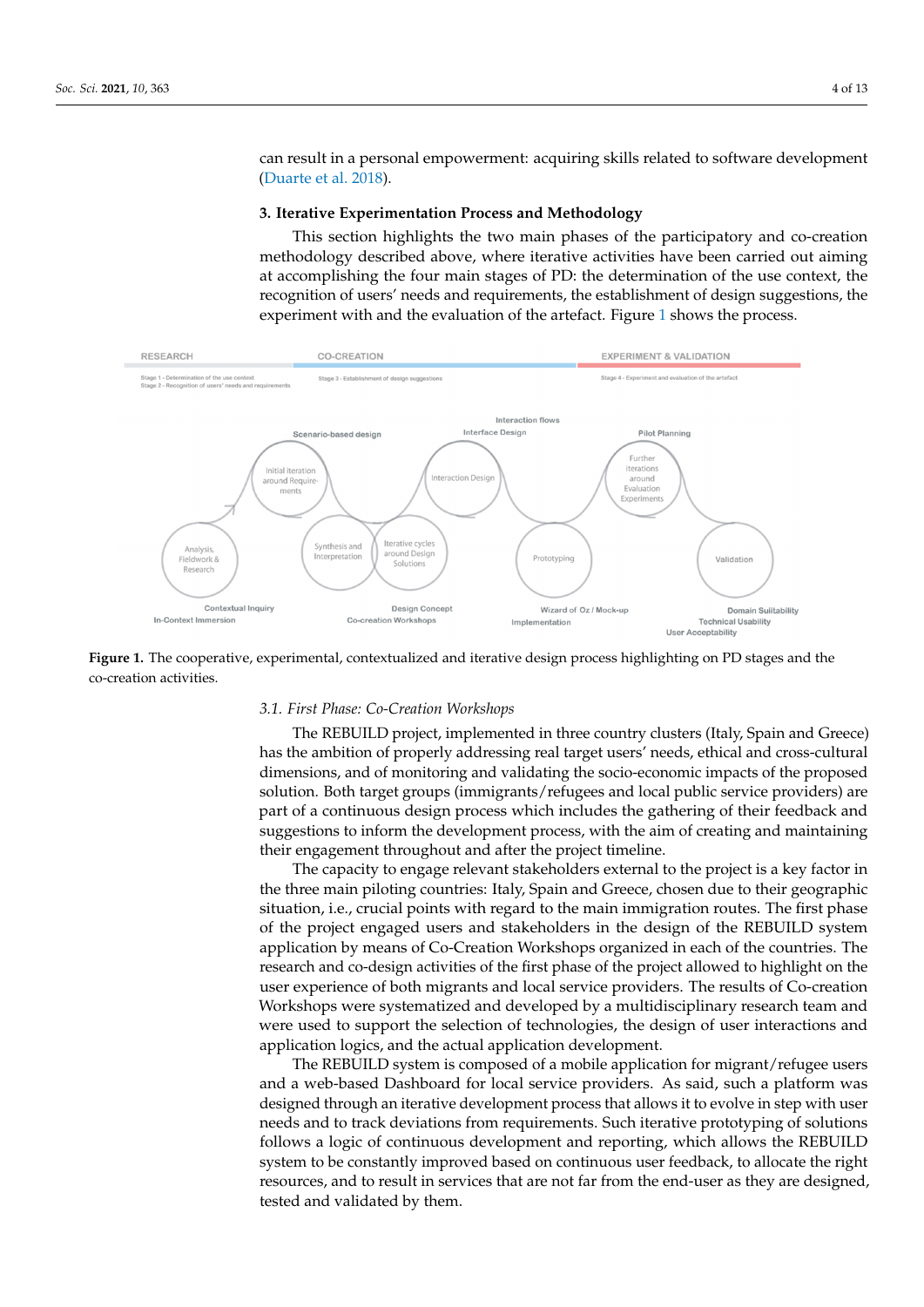Such cooperative, experimental, contextualized, and iterative design approaches proved to be particularly valuable for the development of AI-based solutions. Not depending on the user's level of computer literacy, or their understanding of a language, or knowledge of a territory, the REBUILD system aims to eliminate of eventual inequalities in the use of AI-based services. The final objective is to ensure that this technological platform can be used by all without discrimination while recognizing the diversity of each individual. This approach allowed respecting equity in diversity, a vision on which the REBUILD project bases its results from both a methodological and a technological point of view. Moreover, in order to avoid possible biases in AI-based technology design causing marginalization, migrants and their needs were at the center of the design process throughout all the design phases.

The Experiment and Validation phase, conducted in March and April 2021, has seen the involvement of all consortium partners in experimenting, assessing, and validating their respective service scenarios to provide essential feedback to the technical development.

#### Focus on Scenario-Based Service Design

During the first phase of the Co-creation Workshop, a set of scenarios addressing REBUILD service and user experience were produced on the basis of the requirements for the three pilot countries. The use of scenarios [\(Carroll](#page-11-20) [1995,](#page-11-20) [2000\)](#page-11-21) allowed to structure data gathered through activity analysis while envisioning the role and functionalities of the REBUILD system and assessing and validating the envisioned solutions from a technical perspective. In this way, scenarios worked as a design tool along the overall design process [\(Kankainen et al.](#page-11-22) [2012\)](#page-11-22).

Participatory approaches to system design have been enriched over the years by ethnographic methods geared directly to supporting user practices with respect to using technology simply to automate their tasks. In addition, we have tried to make users participate democratically in the design process, making sure that they know better than anyone else what they need. We used scenarios [\(Carroll](#page-11-20) [1995,](#page-11-20) [2000\)](#page-11-21) in our design process to help elicit and structure data from activity analysis, the envisioning of roles and functionalities of the intelligent Chatbot, and the assessment and validation of the envisioned solutions.

The plot of a scenario unfolds when the actor starts to perform activities aimed at achieving his or her goal, when the product responds to these actions and/or when outside events (changes in the setting) trigger or interrupt the interaction between the actor and the product.

Scenarios represent the tool used to develop a consistent user experience across the diversity of the different REBUILD software services and contexts of use. In particular, the scenarios present design concepts to seamlessly support the users in moving across different domains such as language and culture, social integration and job seeking. The narratives developed are envisioning scenarios, meaning that the most useful and viable scenarios envisioned are available to represent the characteristics and role of the future system.

The REBUILD scenarios detail interaction paths with the objective to allow the refinement of the interaction modalities and the technical features of the REBUILD application prototype. Scenarios thus represent the detailed mapping of the workings of a given "service" explicating the link between the actual service provision flow (the way the service is actually provided in the real world), and the actors involved in the service provisions (the providers, the receivers and any middle-man, third party or external precondition conducive to the service provision or affecting the service delivery or enjoyment).

As a consequence, the consortium prioritized inputs and development on specific REBUILD services:

- Support to Job Seeking (Italy);
- Support to Training Seeking (Italy);
- Access to National Health System (Italy);
- Access to National Health System (Greece);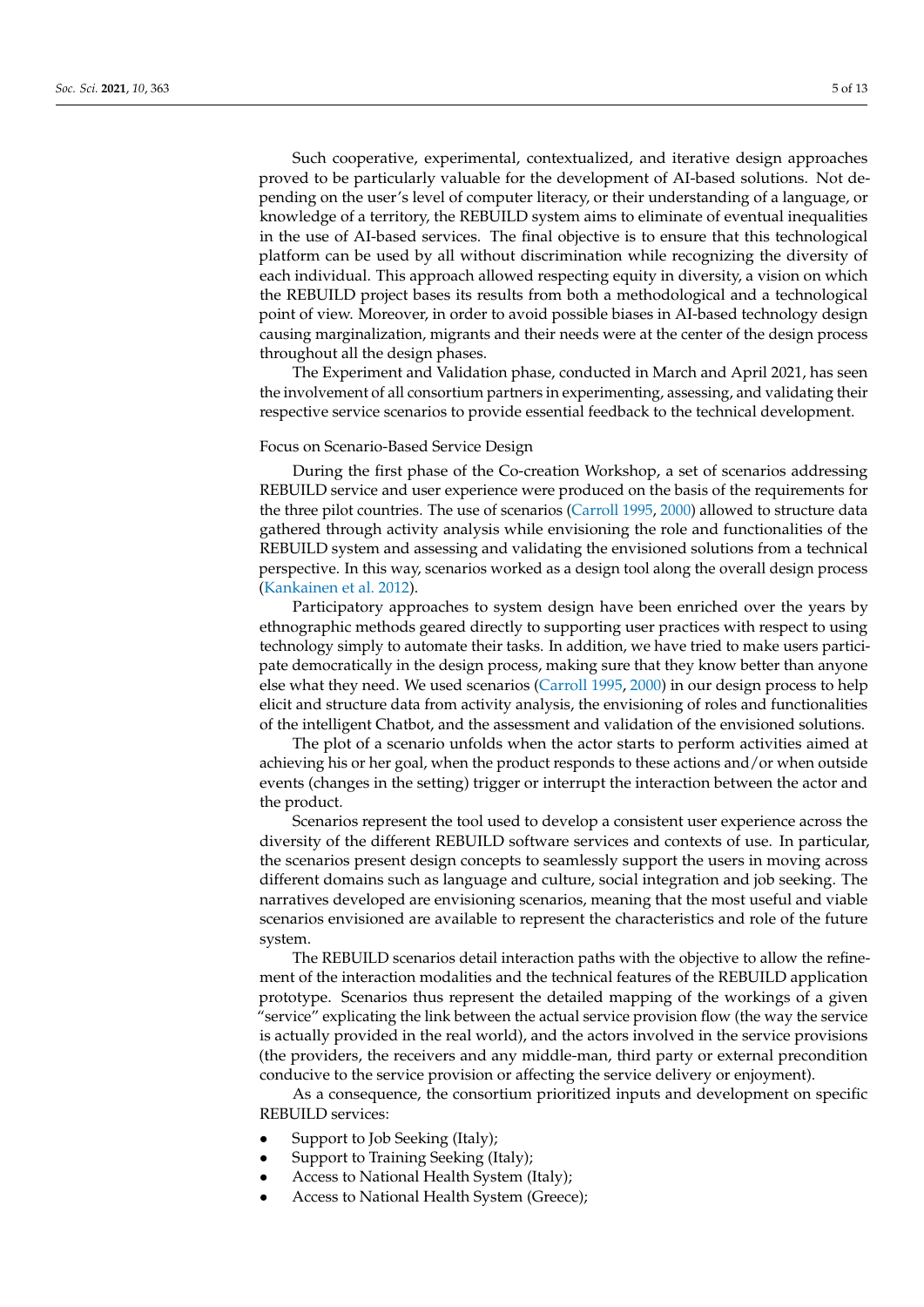• Access to Social Mentoring (Spain).

Beyond accessing these scenarios, the validation included the functioning of basic system components on both the App and Dashboard sides, such as user registration, user login, profiling, etc. Specific test scenarios for the REBUILD mobile app generic functions, such as registration, login, menus, etc., were also developed and provided to all the test teams. The implementation of both test and service-specific scenarios was inspired by the REBUILD App user interface design developed, taking into account the following user requirements:

- Content management accessibility (multilingual interface, pictograms, animations as accessibility gateways);
- Reliable guidance to the users throughout the different scenarios;
- Ad-hoc interface for service providers for accessing backend through a web-based Dashboard,
- Application services (e.g., data entry and communication).

The development of the user interface design concept allowed us to visualize the logical organization of content and service components, shaping how the App would guide the user through the scenarios. Both the user interface design and the visual narratives applied to scenario-based service design allowed to display the migrants and refugees' stepby-step journey in a concise, understandable, and shareable narrative. Even though all the participants involved came from different countries and spoke different languages, through the visual representation of the interaction they were able to understand, discuss and revise the intelligent Chatbot services in order to clearly highlight problems, opportunities and what is most valuable in a service.

## *3.2. Second Phase: Experiment and Validation*

The Experiment and Validation phase of the project required the consortium partners to participate in testing the core functionality of the REBUILD system, for the purposes of providing early feedback and soliciting the expectations of the group. This feedback is then expected to be translated into actions for the future development of the system.

The testing and experiment activity aims at validating the concepts of the App and Dashboard operational approach, with relation to the structure of domains and services, and according to three main validation criteria:

- *Domain Suitability* of the proposed services and content of information, of the display representation and system functionalities. Including adherence to LSP work-practices and internal procedures and migrant journeys;
- *Technical Usability* of the system, meaning the property of a tool to be effectively used, understood and learned by the people for which it has been designed, including look and feel aspects of the prototypes of the App and the Dashboard;
- *User Acceptability* of the proposed system, meaning the ease of use and suitability of the system for supporting cognitive task requirements, job satisfaction and acceptability, the perceived usefulness, efficacy, and usability for both services beneficiaries and services providers.

The REBUILD validation approach aims to demonstrate how a system, a methodology or an operational procedure can function in real life conditions with the required level of performance, security, and operability.

Operational Validation can also be defined as the process of answering the question, "Are we building the right system?" in addition to the Technical Validation and Verification that deals with answering the question, "Are we building the system right?".

The main goal of the validation process in REBUILD is to conduct an evaluation of the platform to determine the appropriateness of the applicative scenarios selected in the project. Thus, validation relates both to the identification of the operational needs of the stakeholders and to the establishment of appropriate solutions to the problems and issues identified. A validation process is itself an iterative process that ensures the needs are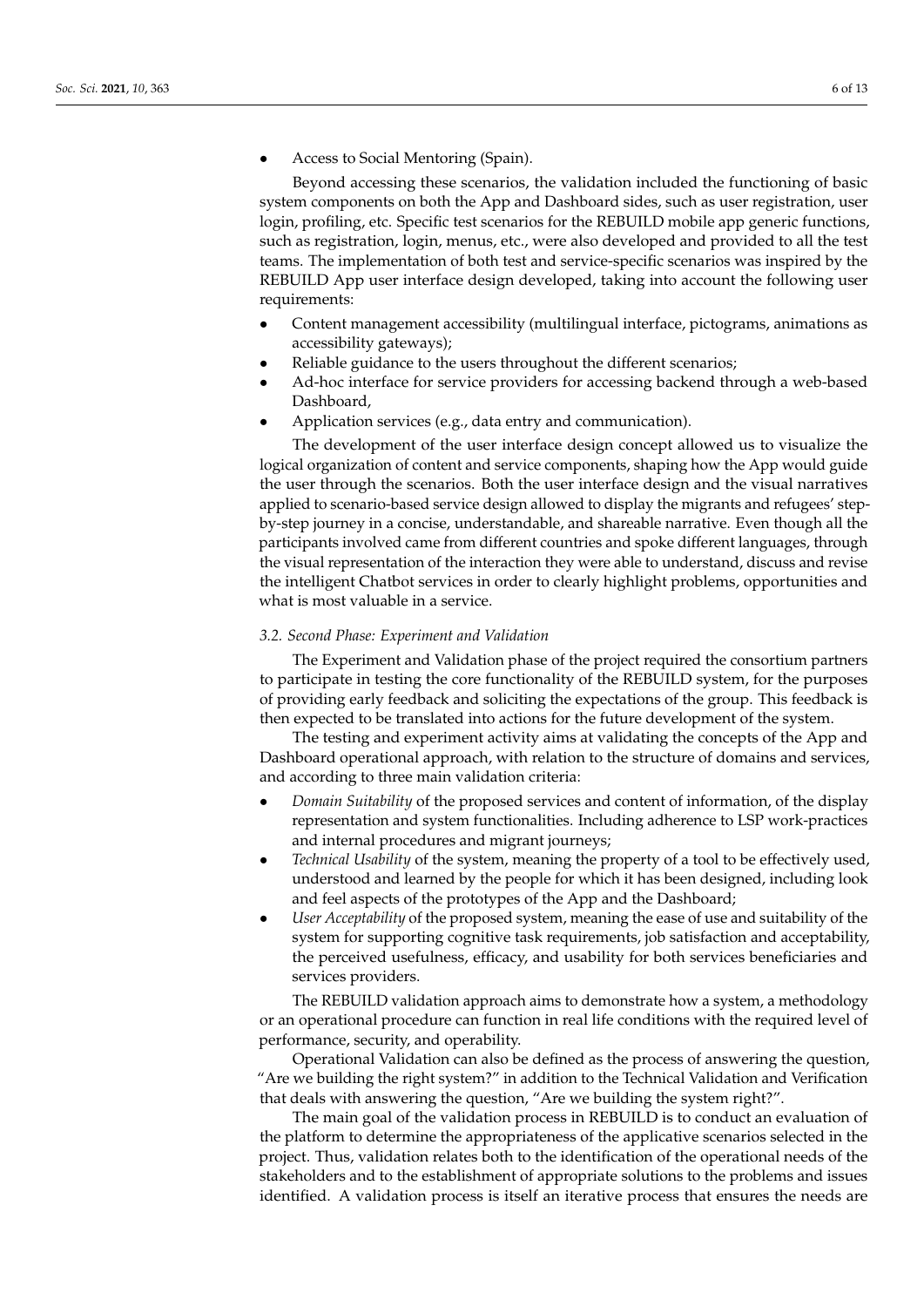properly understood, the solution is well adapted and adequate supporting evidence has been gathered.

The Experiment and Validation activities were organized by pairing technical and design team members in order to demonstrate each functionality and to provide support where needed. The test protocol foresaw to follow the REBUILD functional scenarios in order to validate whether the Minimum Viable Product (MVP) status is achieved. A Minimum Viable Product is a version of a product with just enough features to be usable by early users who can then provide feedback for future product development. The MVP methodology potentially avoids lengthy and unnecessary work: with an MVP, developers work on iterative versions of the product and respond to feedback, challenging and validating assumptions about the product's requirements.

The REBUILD MVP was collectively discussed and decided upon by the consortium partners, taking into consideration both the advancements of service descriptions and their technical implementations.

Focus on Experimental Protocol

Test use cases were prepared on the basis of service scenarios and user requirements [\(Bhasin et al.](#page-11-23) [2014\)](#page-11-23). Four distinct phases were identified and recommended to conduct the test:

- Identification of and engagement with testers;
- Test phase start up (including through on-site events);
- Feedback gathering;
- Analysis of the results.

Based on the service scenarios that were implemented at that stage of the project, namely, Job seeking, Healthcare, Education and Social mentoring, the target partners for testing were CIDAS, OMNES, MDAT, UAB and UNINETTUNO, with the App testing scenarios (see Figure 2 for details) being shared with all the involved users and service scenarios shared with specific teams that were to conduct tests.

<span id="page-6-0"></span>

|                            | <b>ONBOARDING</b><br>■ App installation<br>■ Welcome screen<br>■ Create account | . Log in with account<br>■ Chatbot profiling |
|----------------------------|---------------------------------------------------------------------------------|----------------------------------------------|
| $\mathcal{D}_{\mathbb{Z}}$ | <b>HOMEPAGE</b><br>■ Main menu<br>▪ REBUILD                                     | ■ Ask a question<br>■ Select a service       |
|                            | <b>SERVICES</b><br>■ Job seeking<br>■ Healthcare                                | ■ Social mentoring<br>Education              |

**Figure 2.** Sequence of App testing scenarios for all testing groups. **Figure 2.** Sequence of App testing scenarios for all testing groups.

Introductory sessions were scheduled and conducted with all the concerned test partners to set context, explain the activity timelines, and address early questions. In particular, the introductory sessions were addressed for the test partners to complete users' 1<br>profiling according to the following criteria: *Users Users*

• At least 2 different ethnicities; • At least 2 different ethnicities;

- In reast 2 amerent curricules,
- Expectations set to users to be as honest as possible, and reassured that the information mation provided will only be used for the purposes of the test; provided will only be used for the purposes of the test;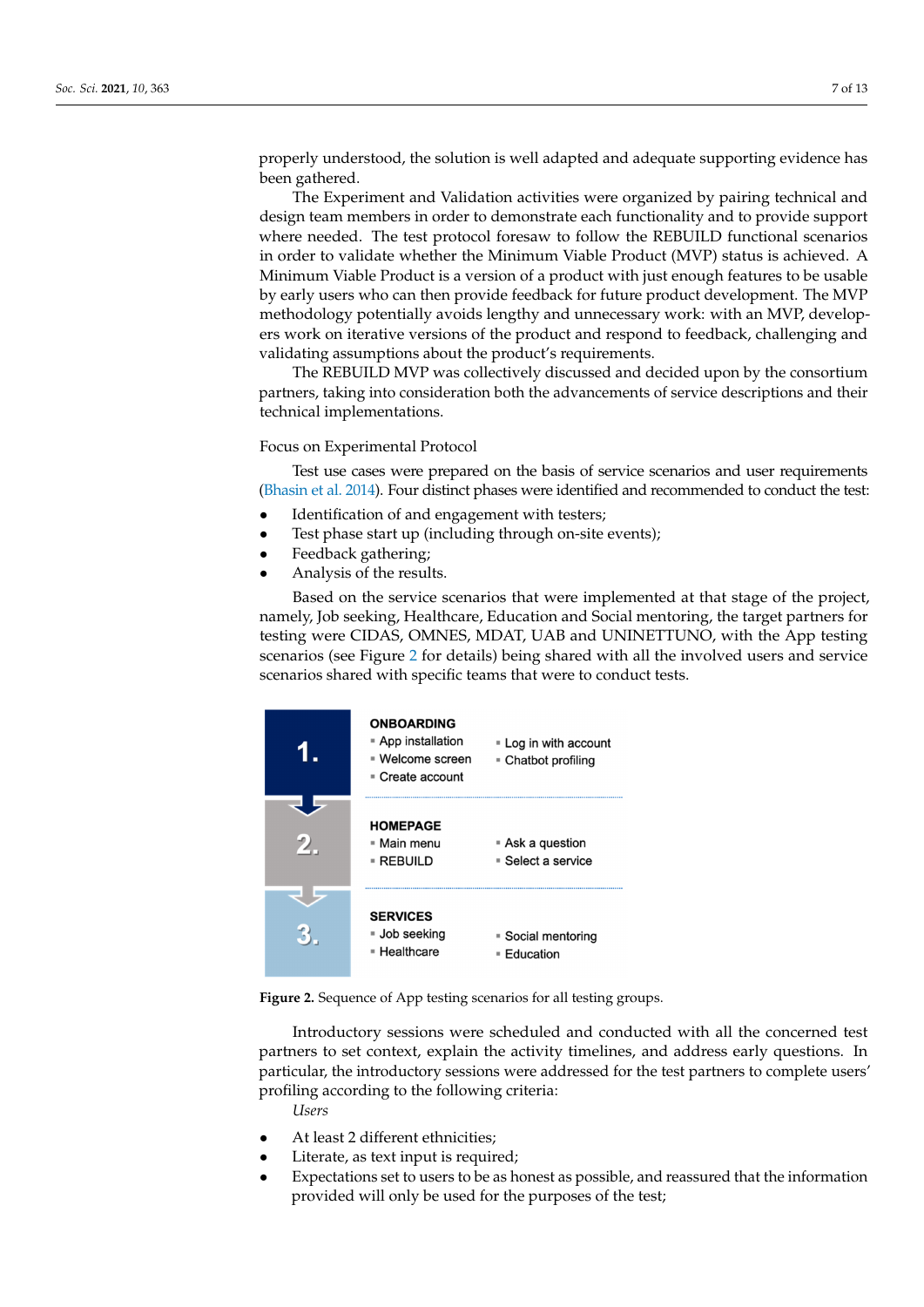- Pre-vetted for the physical safety of the other testers and coordinators. *Devices*
- Android version;
- Mobile Manufacturer and Model;
- Service provider.

*Data*

- Limit tests to the testing group identified;
- Respect data entry fields length, whenever expected.

*Timeline*

- It is recommended that the exercise be completed in one sitting;
- Can be conducted in groups or individually.

## **4. Discussion on the Experiments' Results**

The overall Experiment and Validation phase that was carried out in the REBUILD project highlights a set of issues of conceptual, design-related and system development nature, to be taken into account in the following project implementation activities. In particular the results of the experiment will allow to prepare the Toolbox for the upcoming phase of extensive Pilot Studies. This section summarizes the major results.

**Purpose of the App.** In general, the test showed a good degree of user acceptance, and allowed the collection of a number of important remarks and suggestions. In particular, the results show that the design and implementation of the App and the Dashboard need improvement regarding:

- The communication on the scope of the tools;
- The added value of the tool to the users' needs (in the different domains).

In fact, notwithstanding the presence and the guidance of the researchers during all test sessions and the provision of explanatory videos, several migrants reported difficulties in immediately grasping the purpose of the App. Furthermore, according to feedback, the profiling phase does not facilitate the entry into the experience of REBUILD services.

The provision of REBUILD services requires and is based on the collection of user profile information, in order to offer a personalized experience as well as personalized user interface adaptation. However, the current monolithic implementation of the profiling conversation seems to fragment user control and understanding of the App purpose.

From the outset, the App should then immediately make clear its purposes, its service offering, and communicate its added value in bringing informative support to the migrants in the different domains. At the moment, users seem to not easily focus on the App's main features:

- General information provision;
- Service-specific information provision;
- The ability of supporting user reflection upon its own condition and needs.

The heterogeneity of the proposed domains does not likely make clearly understandable the 'role' of the App.

Migrants are today used to highly sociable, responsive and proactive services through social media integration and sociality in a variety of shapes (e.g., groups and communities), timely responses and push notifications. It seems that a predominantly functional perspective of the App design might impact on adoption and on the attitude towards the product. Indeed, it seems to both affect the use and adoption as well as users' availability to promote and suggest the use of the services.

**Digital Companion Agent.** The (Chatbot) conversation method is a valid and extensively appreciated method since it may offer the possibility to engage in an interactive surveying service. At the same time, a conversation becomes valuable, durable, engaging, and efficient when conducted by an 'agent' with a well-constructed companion identity.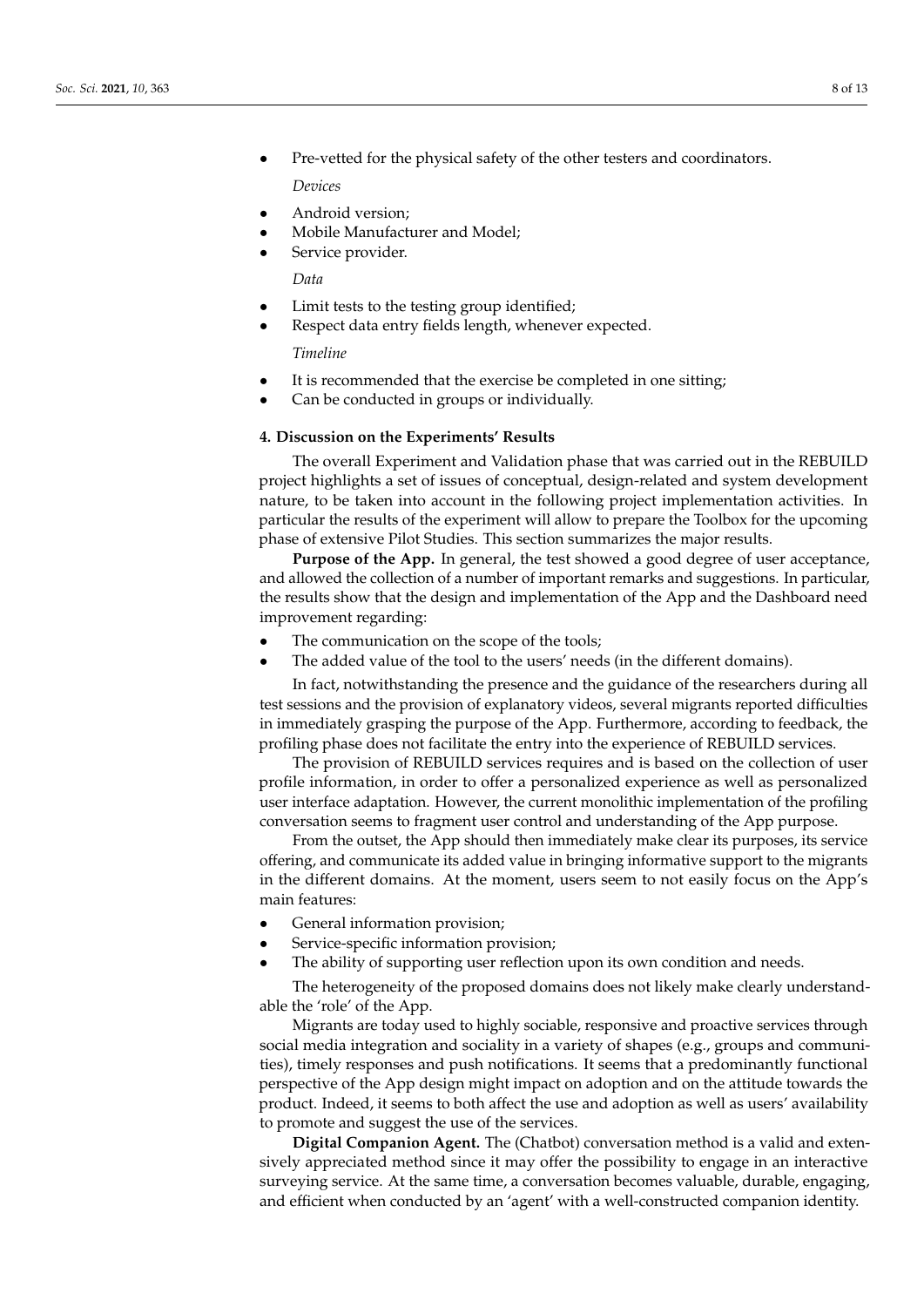The rule-based predefined conversation tree method, while offering a high degree of control over the information collection and predictable exchanges with the users, needs to be complemented with the design of a stable and consistent agent identity.

However, the design and implementation of the agent identity and conversational abilities are confronted to a multi-layered challenge:

- Literacy: how to promote and conduct conversations with illiterate users, where text is uncertain and scarcely understood and pictograms are the main resource for feeding the interaction;
- Rich interaction: how to build a proactive, meaningful, and enduring relationship (App-user) which is able to encompass the pure functional level;
- Sensitive interaction: how to design the interaction in order to respect diversity, and to not hurt anyone while directly or indirectly asking for personal, intimate and sensitive information (e.g., personal issues and needs, with relation to abuse, violence).

In the current implementation of the App, the (Chatbot) conversation is offered as the prevalent method of interaction. The visual building-block questions interface is, on the other hand, proposed or perceived as a secondary method for user interaction, and its potential has not been fully exploited. Additionally, the fact that these ways of interaction do co-exist is not made well explicit nor understandable. As a consequence, the REBUILD button, conceptually meant to be the access point to all App functions, was not easily understood, nor adopted by the users.

Current conversation trees would also require a strong revision and further elaboration into shorter, easier, more manageable, micro-interactions where the block of conversations may be dynamically activated or selected by the users, according to their profiles and previous answers.

Such modular conversation blocks could then offer proactive suggestions and trigger user action, thus enhancing their experience with REBUILD.

**Access to the App.** Experiment and Validation demonstrated the impact of some aspects of the current design/implementation which are preventing service access and informative support provision.

On one hand there are some technological issues to be taken into account and barriers to be removed, such as the availability of the REBUILD App for old mobile phone operating systems, e.g., Android 6.0.

In this regard, the Experiment and Validation phase highlighted that the App should be:

- Available: easily accessible from stores via a direct search but also with other means, such as paper-print QR code dissemination in order to facilitate download;
- Robust and compatible: ensure a fully functioning experience even on older systems;
- Scalable: capable of adapting certain contents' provision according to available resources, i.e., replace the explanatory videos with short descriptive text when videos would decrease end-users' mobile phone performance.

On the other hand, the conversation modality described above frequently insists on long sequences of text questions/answers. An App design revision should focus on the mitigation of this text-prevalent approach in favour of a smarter way of informative support provision, such as the use of direct select options to shorten conversation exchanges. The use of pictograms needs to be improved and their role emphasized in the user experience overall.

#### **5. Lessons Learned on Participatory Design and Co-Creation**

This section discusses the lessons learned regarding the improvement and the impact of participatory design, especially with relation to co-creation and co-production.

Understand migrants' and refugees' life as a prerequisite for participation. Knowledge on the social background and the migration journey is a key issue for preparing successful participatory design processes. Flexibility, agility and modularity needs to be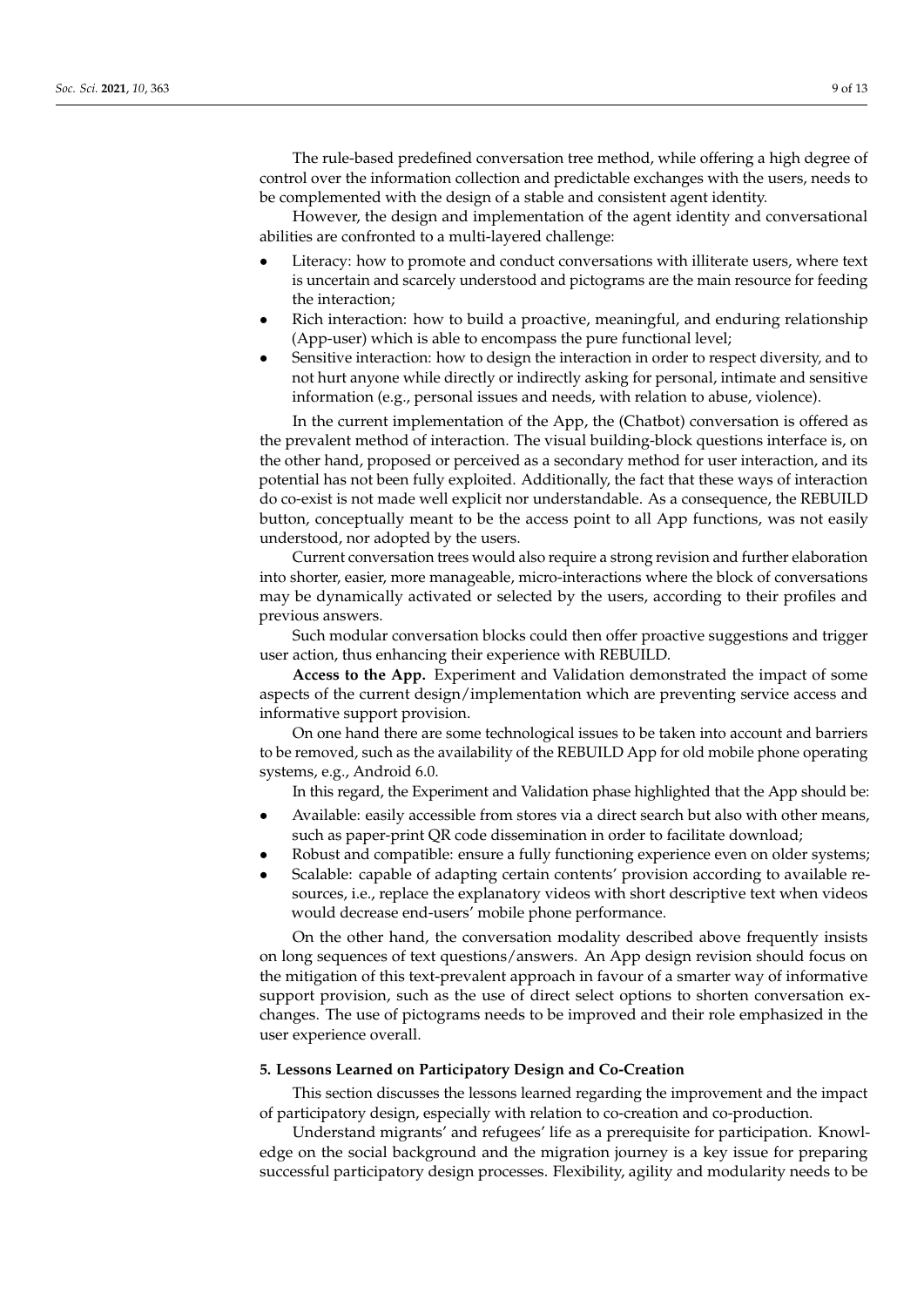included as qualities of the co-design approach intending to focus on migrants' dynamic and evolving condition.

Furthermore, speaking about "migrants" tends to be a simplification of a complex group of people, including both migrants already in an integration process, with ambitions of social integration depending on their capacity to access to the labor market and the capacity of the host society itself. Additionally, the newly arrived or those in an irregular administrative situation, who are seeking to satisfy basic needs such as accommodation and food, and (legal aid in) regularizing their status. Therefore, service design and strategies cannot aim at a "one size fits all" solution because peoples' conditions are different and diverse.

Address specific needs and challenges in a wider perspective. Projects and initiatives focusing on migrants' integration are often designed and implemented along mono-causal assumptions, undermining the overall effectiveness of any solution, and their actual midand long-term sustainability.

The initiatives cannot address only separate groups, but should involve the entire local community, including citizens, Public Authorities, civil society, and other minorities. Given that all the sectors in society have diverse expectations and needs, solutions for integration might scale up and diversify accordingly. Large and extensive projects would also imply to consider time scalability in order to observe value, attitude and behavior changes over time.

Remove barriers to participation first. Barriers to participation of migrants needs to be reduced as much as possible. We recommend not to underestimate the cultural differences in conceiving participation of migrants on one side, and local service providers on the other. There might be barriers to participation, such as linguistic, technological, and cultural, as well as pragmatic and ordinary barriers that dictate actions beyond the provision of mobility and transportation fee in order to reach the research or project activity sites.

Illiteracy and its impact on digital capabilities of migrant users need to be taken into account, promoting alternative, visually rich modalities of communication and participation in the participatory design activities.

Pushing participatory design ahead. The current challenge of participation and engagement requires us to innovate the participatory design framework, at both at the theoretical and methodological levels. Traditional approaches to collaboratively design future solutions with the users and bring their knowledge to the application might no longer be sufficient for the complex nature of our societies.

Recently, many initiatives have been established at different levels of governance often in the form of Public Sector Innovation (PSI) and policy labs—focusing on experimenting with new policy formulation and implementation practices, both directly and indirectly through service innovation. Service and policy innovations are in fact tightly interconnected: policies may also be seen as the umbrella under which societal value can be built and more effective services delivered. Services are on one hand influenced by policies and on the other hand are themselves policies that have been put into operations. This is one of the reasons behind the experimentation of service design methods and tools for the design of policies.

Policy labs are experimenting with these methods and tools in a variety of places and situations (Tõ[nurist et al.](#page-12-4) [2017;](#page-12-4) [McGann et al.](#page-11-24) [2018\)](#page-11-24), conducting small-scale experiments in diverse sectors and facing the problem of connecting innovation activities on the ground with the transformation of policies and policy-making processes. The development of policy lab for the public sector innovation represents a relevant step toward the development of a culture of innovation focused on citizens' needs. The risk of implementing these dedicated structures outside the core areas of public administrations may lead to new silos, with the largest portion of civil servants working on delivering services as usual and only a small part of them focusing on developing user-centric innovation and the corresponding culture.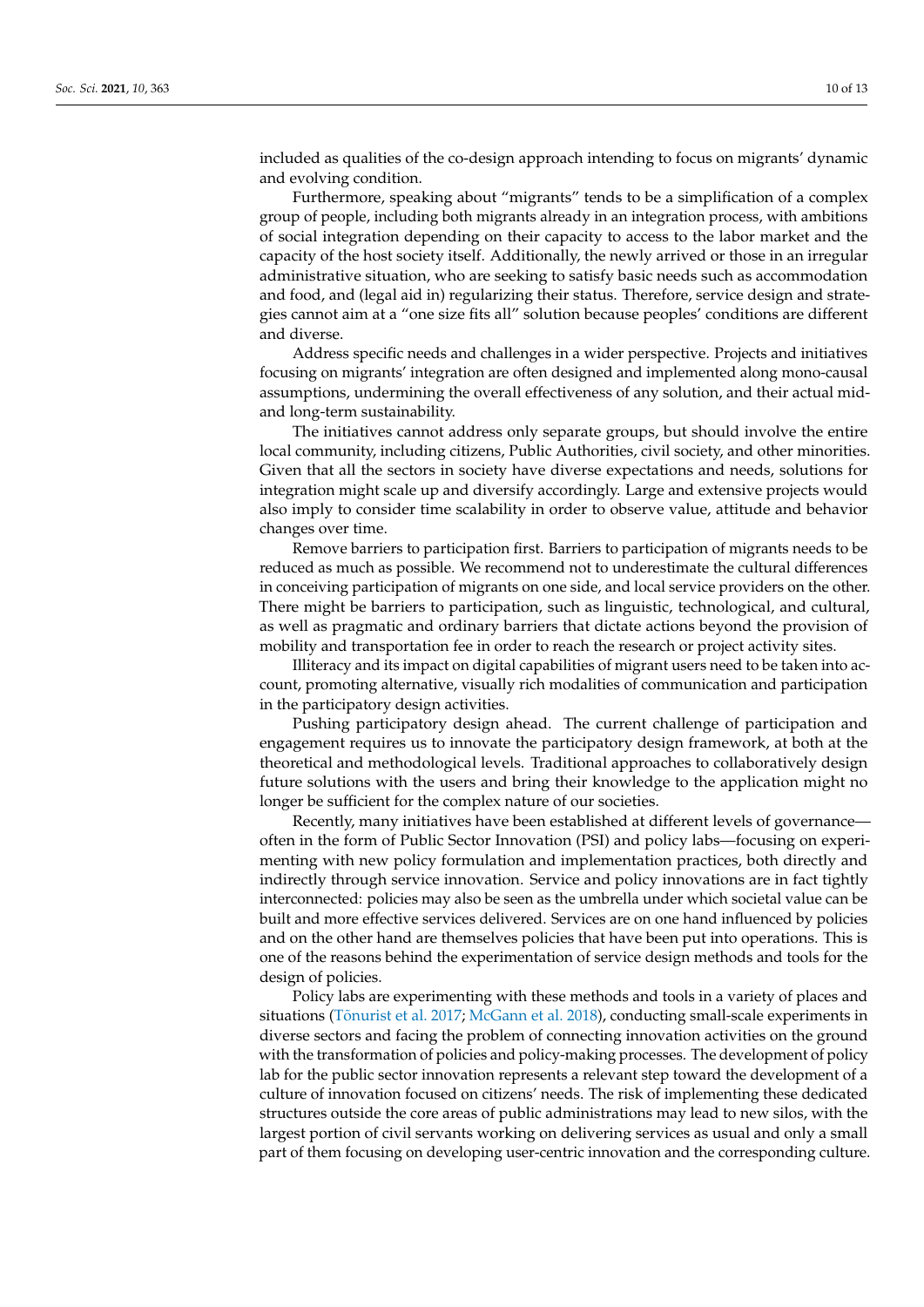# **6. Conclusions**

The current crisis of participation and crisis of engagement of Western societies also affects the application and the validity of the participatory design methodology. Traditional techniques to collaboratively design future solutions with the users might no longer be sufficient for the complex nature of our societies. The innovation of the participatory design framework, at the theoretical and methodological level, is especially required in order to turn participation into action, to go beyond the mere public consultation and to find new pathways for involving all the citizens (not only migrants, not only LSP) as a first step to build a successful project. Together with mutual learning, two major issues arose in participatory design: equalization of power relations and co-realization [\(Bratteteig et al.](#page-11-25) [2013\)](#page-11-25).

Although participatory design has been inspired by altruistic design that seeks to reduce influence [\(Keshavarz and Maz](#page-11-26)é [2013\)](#page-11-26), this view seems problematic in reality. People participation is mediated by power struggles since the intervention of the experts/designers in these communities is still a form of domination. A main concern is to allow all the participants to have a say in an equal way during the collaborative process and to avoid applying a paternalistic approach [\(Thorpe and Gamman](#page-12-9) [2011\)](#page-12-9). A regenerative governance framework [\(Axinte et al.](#page-11-27) [2019\)](#page-11-27), with a more fraternal approach, could be a potential approach for considering migrants as sources of inspiration to instill novelty and solutions in Western societal challenges.

Co-creation or co-production might be considered an important aspect of participatory design as a practice to give users agency to advocate, act, and create their own desirable situations in a more impartial and equitable way. The co-creation practiced at the early front end of the REBUILD design development process is expected to have an impact with positive, long-range consequences. It is expected that such application of co-creation design practices (both at the moment of idea generation and continuing throughout the design process at all key moments of decision-making) to very large-scale problems will change the way technologies are designed and developed, especially in the case of migrants' social integration [\(Sanders and Stappers](#page-12-10) [2008;](#page-12-10) [Finland Futures Research Centre & Turku School](#page-11-28) [of Economics](#page-11-28) [2014\)](#page-11-28). Adopting co-design approaches allowed collecting and identifying the perspectives of a multitude of stakeholders, building shared solutions and finding the way to involve at the same time local populations and migrants and refugees as novel residents.

Furthermore, co-design aims for integration instead of separation, and does that by means of cooperation between migrants and local communities. Cooperation also means to eliminate the distrust and foster acceptance of the society, and this could only be done via a transparent proposition and clear objectives and values.

**Author Contributions:** Conceptualization, A.P. and A.C.; methodology, A.P.; validation, A.P. and A.C.; investigation, A.P. and A.C.; writing—original draft preparation, A.P. and A.C.; writing—review and editing, A.C.; visualization, A.P.; project administration, A.C.; funding acquisition, A.C. Both authors have read and agreed to the published version of the manuscript.

**Funding:** This research is funded by Horizon 2020 Framework Programme 822215.

**Institutional Review Board Statement:** The study was conducted according to the guidelines of the Declaration of Helsinki, and approved by the Institutional Review Board (Comisión de Ética en la Experimentación Animal y Humana-CEEAH) of the Universitat Autònoma de Barcelona (protocol code CEEAH 4387 and date of approval 3 April 2019).

**Informed Consent Statement:** Informed consent was obtained from all subjects involved in the study.

**Acknowledgments:** We kindly acknowledge REBUILD Project organizations' consortium for the support given in the administrative and technical support of this research (e.g., organization and materials used for experiments).

**Conflicts of Interest:** The authors declare no conflict of interest.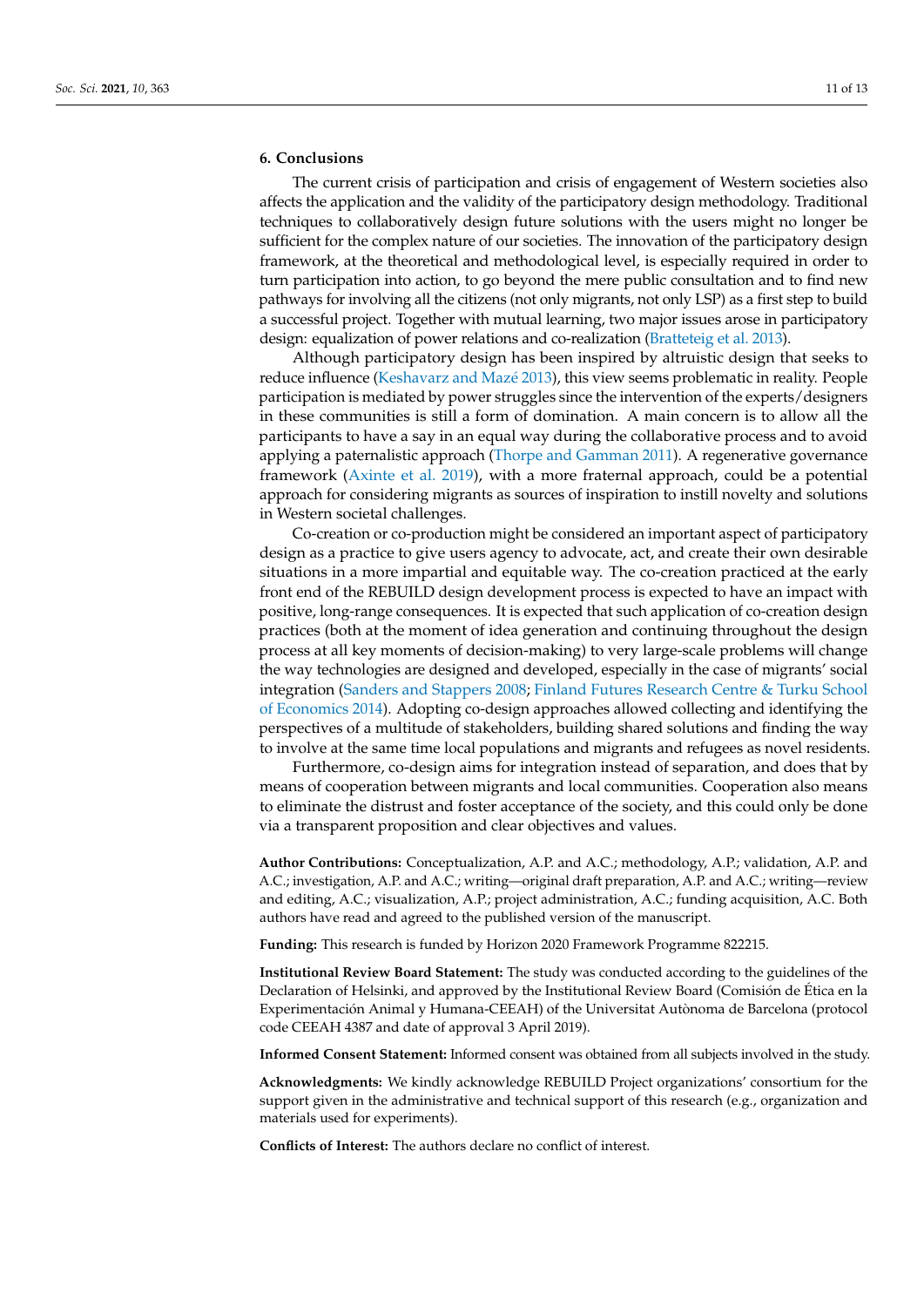## **References**

- <span id="page-11-17"></span>Alexander, Christopher. 1984. The state of the art in design methods. In *Developments in Design Methodology*. Edited by Nigel Cross. London: John Wiley and Sons, pp. 309–16.
- <span id="page-11-27"></span>Axinte, Abid Mehmood, Terry Marsden, and Dirk Roep. 2019. Regenerative city-regions: A new conceptual framework. *Regional Studies, Regional Science* 6: 117–29. [\[CrossRef\]](http://doi.org/10.1080/21681376.2019.1584542)
- <span id="page-11-6"></span>Bartoletti, Roberta, and Franca Faccioli. 2016. *Public Engagement, Local Policies, and Citizens' Participation: An Italian Case Study of Civic Collaboration. Social Media + Society*. New York: SAGE Publications Ltd. [\[CrossRef\]](http://doi.org/10.1177/2056305116662187)
- <span id="page-11-23"></span>Bhasin, Harsh, Esha Khanna, and Sudha Sudha. 2014. Black Box Testing based on Requirement Analysis and Design Specifications. *International Journal of Computer Applications* 87. [\[CrossRef\]](http://doi.org/10.5120/15311-4024)
- <span id="page-11-15"></span>Binder, Thomas, Jonas Löwgren, and Lone Malmborg. 2009. *(Re)Searching The Digital Bauhaus*. Berlin and Heidelberg: Springer. [\[CrossRef\]](http://doi.org/10.1007/978-1-84800-350-7)
- <span id="page-11-9"></span>Binder, Thomas, Brandt Eva, Halse Joachim, Foverskov Maria, Olander Sissel, and Yndigegn Signe. 2011. Living the (codesign) LAB. Paper presented at Nordic Design Research Conference, Helsinki, Finland, May 29–31; Available online: <www.nordes.org> (accessed on 28 July 2021).
- <span id="page-11-8"></span>Bødker, Susanne. 1996. Creating conditions for participation: Conflicts and resources in systems design. *Human–Computer Interaction* 11: 215–36. [\[CrossRef\]](http://doi.org/10.1207/s15327051hci1103_2)
- <span id="page-11-19"></span>Bodker, Susanne. 2006. When second wave HCI meets third wave challenges. Paper presented at 4th Nordic Conference on Human-Computer Interaction: Changing Roles (NordiCHI'06), Oslo, Norway, October 14–18; pp. 1–8.
- <span id="page-11-25"></span>Bratteteig, Tone, Bødker Keld, Dittrich Yvonne, Mogensen Preben Holst, and Simonsen Jesper. 2013. Methods. In *Routledge International Handbook of Participatory Design*. Edited by Toni Robertson and Jesper Simonsen. London: Routledge.
- <span id="page-11-20"></span>Carroll, John M. 1995. *Scenario-Based Design: Envisioning Work and Technology in System Development*. Hoboken: Wiley, ISBN 978- 3527318254.
- <span id="page-11-21"></span>Carroll, John M. 2000. *Making Use: Scenario-Based Design of Human-Computer Interactions*. Cambridge: MIT, ISBN 9780262513883.
- <span id="page-11-1"></span>Concilio, Grazia, Alessandro Deserti, and Francesca Rizzo. 2014. Exploring the interplay between urban governance and smart services codesign. *ID&A Interaction Design & Architecture* 20: 33–47.
- <span id="page-11-2"></span>Deserti, Alessandro, and Francesca Rizzo. 2015. Design and Organisational Change in Public Sector. *Design Management Journal* 9. [\[CrossRef\]](http://doi.org/10.1111/dmj.12013)
- <span id="page-11-13"></span>Duarte, Ana Maria Bustamante, Brendel Nina, Degbelo Auriol, and Kray Christian. 2018. Participatory Design and Participatory Research: An HCI Case Study with Young Forced Migrants. *ACM Transactions Computer-Human Interaction* 25: 39. [\[CrossRef\]](http://doi.org/10.1145/3145472)
- <span id="page-11-4"></span>EU/EFTA eGovernment Declaration. 2017. Available online: [https://https://wayback.archive-it.org/12090/20210727152404/https:](https://https://wayback.archive-it.org/12090/20210727152404/https://digital-strategy.ec.europa.eu/en/news/ministerial-declaration-egovernment-tallinn-declaration) [//digital-strategy.ec.europa.eu/en/news/ministerial-declaration-egovernment-tallinn-declaration](https://https://wayback.archive-it.org/12090/20210727152404/https://digital-strategy.ec.europa.eu/en/news/ministerial-declaration-egovernment-tallinn-declaration) (accessed on 28 July 2021).
- <span id="page-11-3"></span>European Commission. 2011. *Empowering People, Driving Change: Social Innovation in the European Union*. Luxemburg: Publications of the European Union.
- <span id="page-11-28"></span>Finland Futures Research Centre & Turku School of Economics. 2014. Practical guide for facilitating a futures workshop. Using user centered design methods to create and design usable Web sites. Paper presented at 15th International Conference on Computer Documentation, Salt Lake City, UT, USA, October 19–22; pp. 69–5, ISBN 978-952-249-297-5.
- <span id="page-11-10"></span>Greenbaum, Joan. 1991. Towards participatory design: The head and the heart revisited. *DAIMI Report Series* 20: 1–9. [\[CrossRef\]](http://doi.org/10.7146/dpb.v20i374.6606)
- <span id="page-11-7"></span>Halskov, Kim, and Nicolai Brodersen. 2015. The diversity of participatory design research practice at PDC 2002–2012. *International Journal of Human-Computer Studies* 74: 81–92. [\[CrossRef\]](http://doi.org/10.1016/j.ijhcs.2014.09.003)
- <span id="page-11-12"></span>Hussain, Sofia. 2010. Empowering marginalized children in developing countries through participatory design processes. *CoDesign* 6: 99–117. [\[CrossRef\]](http://doi.org/10.1080/15710882.2010.499467)
- <span id="page-11-18"></span>Jones, John Chris. 1992. *Design Methods*, 2nd ed. New York: John Wiley & Sons.
- <span id="page-11-14"></span>Joshi, Suhas Govind, and Tone Bratteteig. 2016. Designing for prolonged mastery on involving old people in participatory design. *Scandinavian Journal of Information Systems* 28: 3–36.
- <span id="page-11-22"></span>Kankainen, Anu, Vaajakallio Kirsikka, Kantola Vesa, and Mattelmäki Tuuli. 2012. Storytelling Group—A Codesign Method for Service Design. *Behaviour & Information Technology* 31: 221–30. [\[CrossRef\]](http://doi.org/10.1080/0144929X.2011.563794)
- <span id="page-11-0"></span>Kattel, Rainer, and Mariana Mazzucato. 2018. Mission-Oriented Innovation Policy and Dynamic Capabilities in the Public Sector. UCL Institute for Innovation and Public Purpose, *Working Paper Series* (IIPP WP 2018-5). Available online: [http://www.ucl.ac.uk/](http://www.ucl.ac.uk/bartlett/public-purpose/wp2018-05) [bartlett/public-purpose/wp2018-05](http://www.ucl.ac.uk/bartlett/public-purpose/wp2018-05) (accessed on 28 July 2021).
- <span id="page-11-26"></span>Keshavarz, Mahmoud, and Ramia Mazé. 2013. Design and Dissensus: Framing and Staging Participation in Design Research. *Design Philosophy Papers* 1. [\[CrossRef\]](http://doi.org/10.2752/089279313X13968799815994)
- <span id="page-11-24"></span>McGann, Michael, Emma Blomkamp, and Jenny M. Lewis. 2018. The rise of public sector innovation labs: Experiments in design thinking for policy. *Policy Sciences* 51: 249–67. [\[CrossRef\]](http://doi.org/10.1007/s11077-018-9315-7)
- <span id="page-11-5"></span>Moss, Giles, and Stephen Coleman. 2014. Deliberative manoeuvres in the digital darkness: EDemocracy policy in the UK. *The British Journal of Politics and International Relations* 16: 410–27. [\[CrossRef\]](http://doi.org/10.1111/1467-856X.12004)
- <span id="page-11-11"></span>Muller, Michael J., and Allison Druin. 2012. Participatory design: The third space in human-computer interaction. In *Human-Computer Interaction Handbook: Fundamentals, Evolving Technologies, and Emerging Applications*, 3rd ed. New York: CRC Press.
- <span id="page-11-16"></span>Pieters, Maarten, and Stefanie Jansen. 2017. *The 7 Principles of Complete Co-Creation*. Amsterdam: BIS Publishers, p. 15, ISBN 978-90- 6369-473-9.